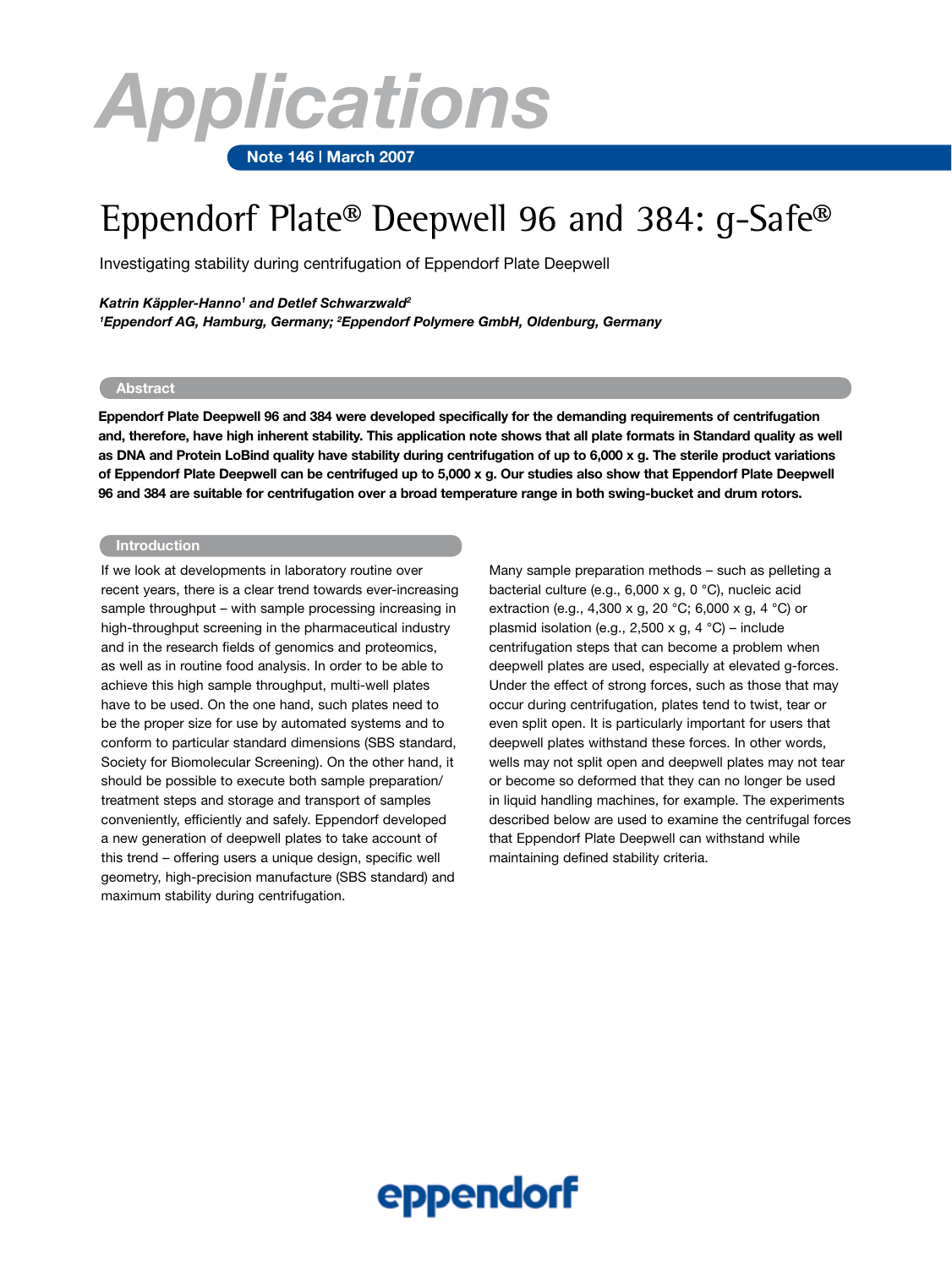Eppendorf Plate Deepwell and deepwell plates from other suppliers were centrifuged and then rated with regard to their durability in relation to defined stability criteria.

#### **Stability criteria**

**• Durability**

No split wells or cracks may occur.

**• Deformation**

Bases of wells, webs or side walls were permitted deformation only within the confines of the SBS standard. Footprint dimensions as per SBS standard had to be maintained.

#### **Deepwell plates used**

Eppendorf Plate Deepwell 96/1000 µl Eppendorf Plate Deepwell 96/2000 µl Eppendorf Plate Deepwell 96/500 µl Eppendorf Plate Deepwell 384/200 µl Corresponding deepwell plates from competitors

Eppendorf Plate Deepwell and deepwell plates from other suppliers were centrifuged in the centrifuges/rotors listed below at 40 °C, 20 °C, 4 °C and 0 °C for 90 minutes/ 10 minutes at the maximum possible centrifugal force of the centrifuge and rotor used. All the wells of the plates were filled to the maximum possible working volume with an aqueous solution, with 70 % ethanol or with DMSO, respectively. The stability of Eppendorf Plate Deepwell, including DNA LoBind, Protein LoBind and the sterile variants, was likewise tested as described. The plates were tested in various centrifuges without interruption for the specified time and under the conditions listed.

#### **Centrifuges and rotors used**

Eppendorf 5804 R; Rotor A-2-DWP Eppendorf 5810 R; Rotor A-4-81-MTP/Flex and A-4-62-MTP/Flex Eppendorf 5430; Rotor A-2-MTP Multifuge® 3L; Rotor \*6445 and Highplate® Sigma 4–15; Rotor 11150 Sigma 4K15C; Rotor 09100

#### **Materials and methods Results and discussions**

Eppendorf Plate Deepwell 96 and 384 were centrifuged in various centrifuges with the associated swing-bucket rotors at their maximum possible force for 90 minutes at 40 °C. The wells of the plates were filled with an aqueous solution. Assessment criteria for evidence of centrifugation stability were the durability of the plates (no cracks or split wells) and maintenance of SBS dimensions.

#### **Centrifugation in Eppendorf centrifuges**

In these trials, it was shown that all plate formats could be centrifuged in Eppendorf centrifuges/rotors at the maximum permitted speed in each case without cracks occurring or wells splitting. No deformation in excess of the SBS standard was found **(Tab. 1)**. By way of example, corresponding deepwell plates from four other suppliers were also tested. These plates also proved durable at the centrifugal forces that occur in Eppendorf centrifuges.

#### **The effect of centrifuge and rotor**

Stability to centrifugation is heavily dependent on the centrifuge and the rotor used. All four Eppendorf Plate Deepwell formats proved to be fully durable and inherently stable at 3,364 x g in the Multifuge 3L and swing-bucket rotor \*6445. One of the four competing plates tested was highly deformed following centrifugation, to the extent that its dimensions were outside those of the SBS standards **(Fig. 1)**.



**Fig. 1:** Deformation of a competitor's plate following centrifugation in the Multifuge 3L Rotor \*6445 (non-refrigerated) at 3,364 x g for 90 min. Left: Before centrifugation; Right: After centrifugation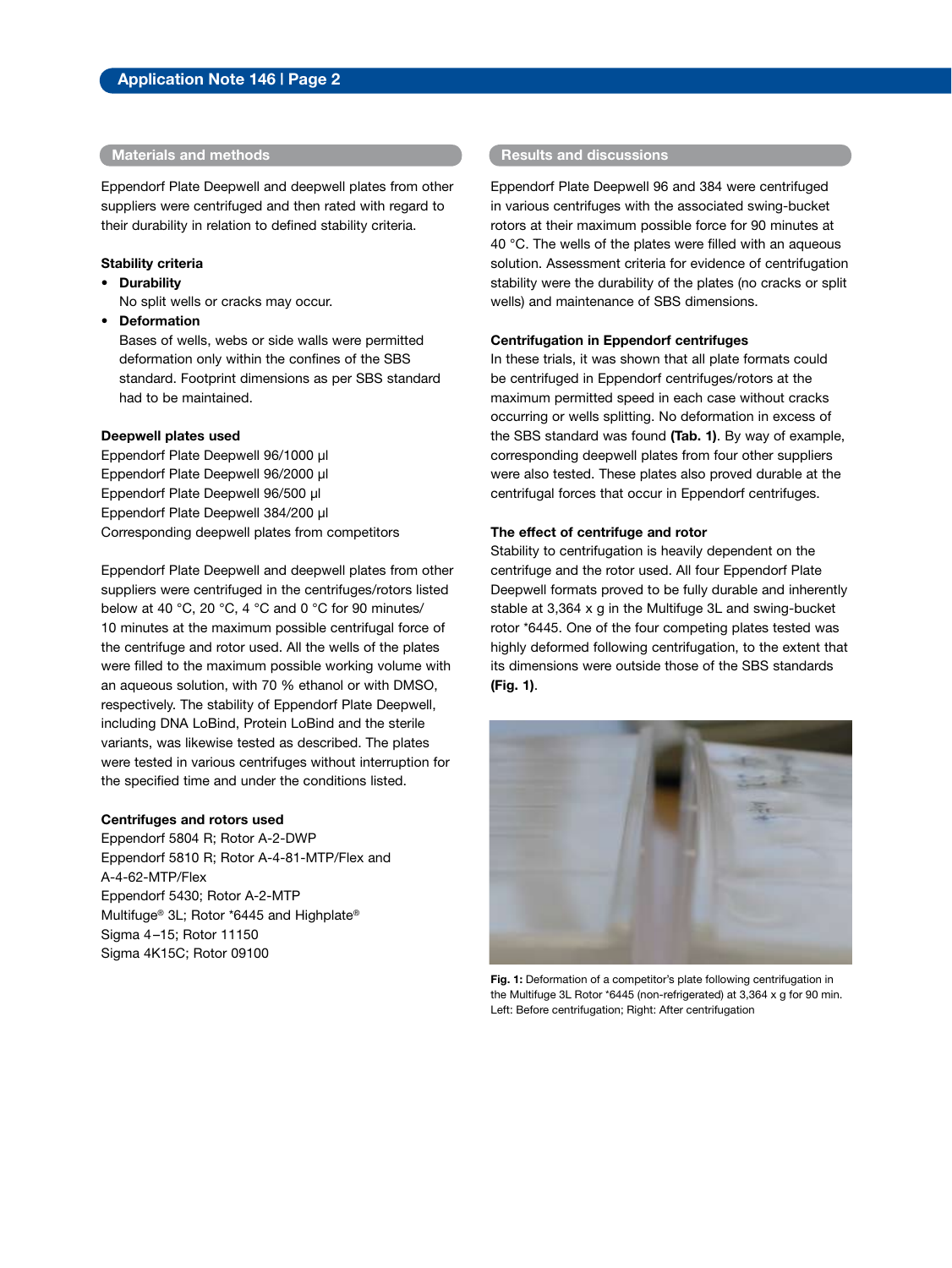The centrifugal forces act differently on the plates depending on the design of the rotor, so different degrees of deformation can result. Lateral deformation of the base of all plates occurred even at a relatively low load in the

Highplate rotor (5,084 x g). However, no cracks or split wells were found. In the Centrifuge Sigma 4–15/Rotor 11150 (4,256 x g), on the other hand, Eppendorf Plate Deepwell were durable and inherently stable **(Tab. 1)**.

**Table 1:** Results of centrifuging Eppendorf Plate Deepwell at the maximum possible force of the centrifuge and rotor at 40 °C for 90 minutes. • • plates durable (no split wells or cracks) and deformations not outside SBS standard dimensions

• ▲ = plates durable (no split wells or cracks) but deformations outside SBS standard dimensions, n.d. = not determined

|                                                                 | Durability/Deformation          |           |            |            |  |  |  |
|-----------------------------------------------------------------|---------------------------------|-----------|------------|------------|--|--|--|
| 40 °C, 90 minutes                                               | <b>Eppendorf Plate Deepwell</b> |           |            |            |  |  |  |
|                                                                 | 384/200 µl                      | 96/500 µl | 96/1000 µl | 96/2000 µl |  |  |  |
| Eppendorf 5804 R<br>Rotor A-2-DWP<br>$2,250 \times g$           |                                 |           |            |            |  |  |  |
| Eppendorf 5810 R<br>Rotor A-4-81-MTP/Flex<br>$2,916 \times g$   |                                 |           |            |            |  |  |  |
| Eppendorf 5810 R<br>Rotor A-4-62-MTP<br>$2,750 \times g$        |                                 |           |            |            |  |  |  |
| Eppendorf 5430<br>Rotor A-2-MTP<br>$2,204 \times g$             |                                 |           | n.d.       | n.d.       |  |  |  |
| Multifuge 3L<br>4x-swing-bucket rotor *6445<br>$3,364 \times g$ |                                 |           |            |            |  |  |  |
| Multifuge 3L<br>Rotor Highplate<br>$5,084 \times g$             |                                 |           |            |            |  |  |  |
| Sigma 4-15<br>Rotor 11150<br>$4,256 \times g$                   |                                 |           |            |            |  |  |  |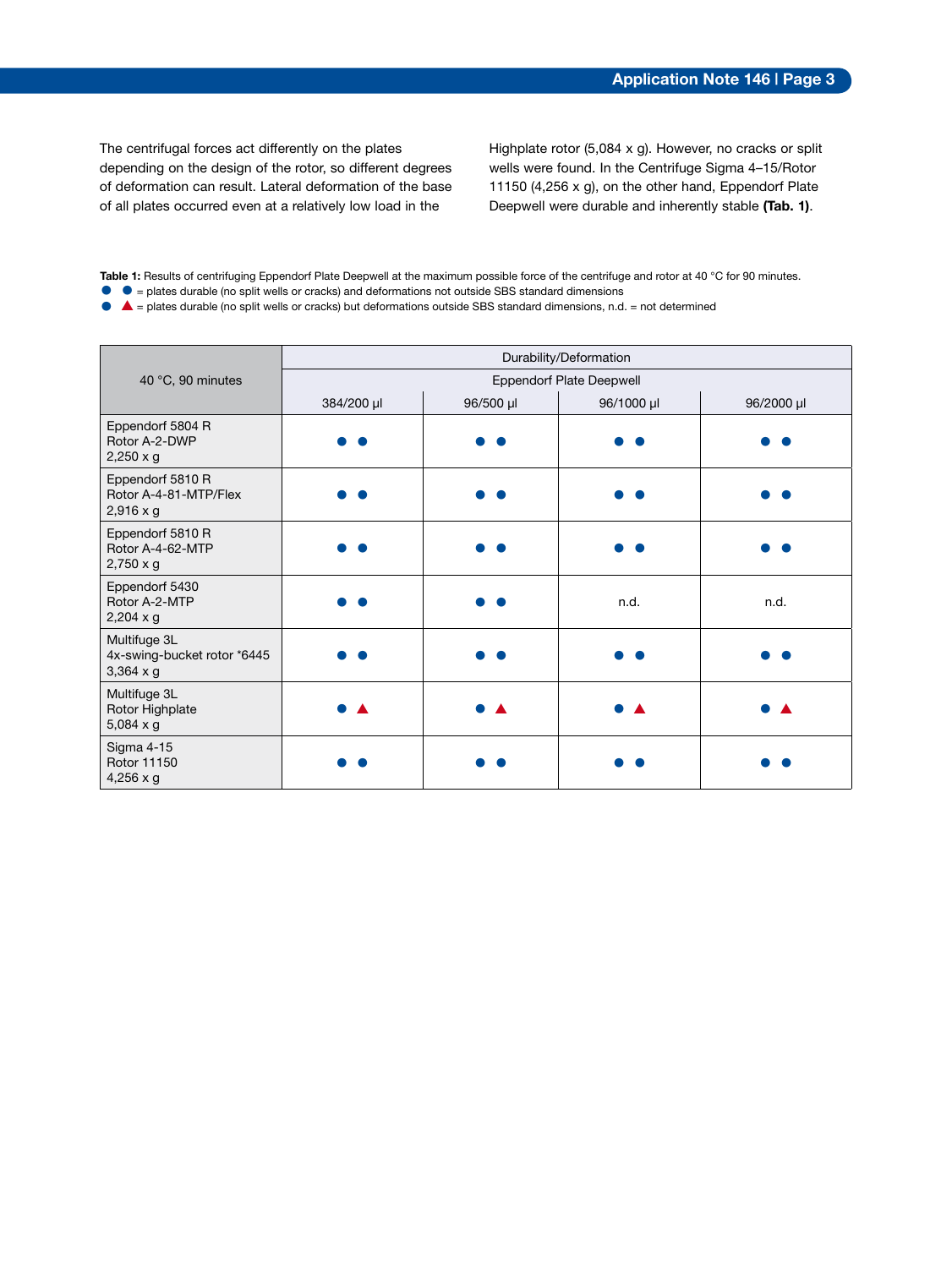#### **The effect of temperature**

Centrifugation temperature also has a considerable effect on the stability of multi-well plates. At low temperatures, for example 0 °C or 4 °C, polypropylene is much more brittle than at room temperature. This makes the material more fragile so that it tears more easily. At higher temperatures, e.g. 40 °C, polypropylene is softer and more flexible. Under the effects of centrifugal forces, therefore, polypropylene plates tend to deform to a greater extent. To test how Eppendorf Plate Deepwell behave over a broad temperature range, all plate formats were centrifuged at 0 °C (10 min), 20 °C (90 min) and 40 °C (90 min) in the Sigma centrifuge 4K15C/rotor 09100 at the maximum centrifugal force of 6,189 x g. The results show that Eppendorf Plate Deepwell can be centrifuged in a broad temperature range at both low (0 °C) and elevated temperatures (20 °C; 40 °C) without the risk of wells splitting (Tables 2 and 3). The plates from most competitors were durable only at higher temperatures (20 °C and 40 °C) **(Tab. 3)**.

**Table 2:** Results of centrifuging Eppendorf Plate Deepwell in the Centrifuge Sigma 4K15C/Rotor 09100 at various temperatures: 0 °C for 10 min, 20 °C for 90 min, 40 °C for 90 min.

 $\bullet$  = plates durable (no split wells or cracks)

 $\triangle$  = plates cracked or wells split

| Sigma 4K15C                                   | Durability                      |           |            |            |  |  |  |  |
|-----------------------------------------------|---------------------------------|-----------|------------|------------|--|--|--|--|
| Rotor 09100                                   | <b>Eppendorf Plate Deepwell</b> |           |            |            |  |  |  |  |
| $6,189 \times g$                              | 384/200 µl                      | 96/500 µl | 96/1000 µl | 96/2000 µl |  |  |  |  |
| $0^{\circ}$ C; 10 minutes<br>6,189 $\times$ g |                                 |           |            |            |  |  |  |  |
| 20 °C; 90 minutes<br>6,189 $\times$ g         |                                 |           |            |            |  |  |  |  |
| 40 °C; 90 minutes<br>6,189 $\times$ g         |                                 |           |            |            |  |  |  |  |

Table 3: Comparison of centrifuging Eppendorf Plate Deepwell 96/2000 µl and 96/1000 µl and the relevant competitors' plates in the Centrifuge Sigma 4K15C/Rotor 09100 (6,189 x g) at various temperatures: 0 °C for 10 min, 20 °C for 90 min, 40 °C for 90 min.

 $\bullet$  = plates durable (no split wells or cracks)

 $\triangle$  = plates cracked or wells split

| Sigma 4K15C                                                  | Durability       |                   |                   |  |  |  |
|--------------------------------------------------------------|------------------|-------------------|-------------------|--|--|--|
| Rotor 09100<br>6,189 $\times$ g                              | 0 °C, 10 minutes | 20 °C, 90 minutes | 40 °C, 90 minutes |  |  |  |
| <b>Eppendorf Plate Deepwell</b><br>96/2000 µl                |                  |                   |                   |  |  |  |
| Competitor A<br>Competitor B<br>Competitor C<br>Competitor D |                  |                   |                   |  |  |  |
| <b>Eppendorf Plate Deepwell</b><br>96/1000 µl                |                  |                   |                   |  |  |  |
| Competitor A<br>Competitor B<br>Competitor D                 |                  |                   |                   |  |  |  |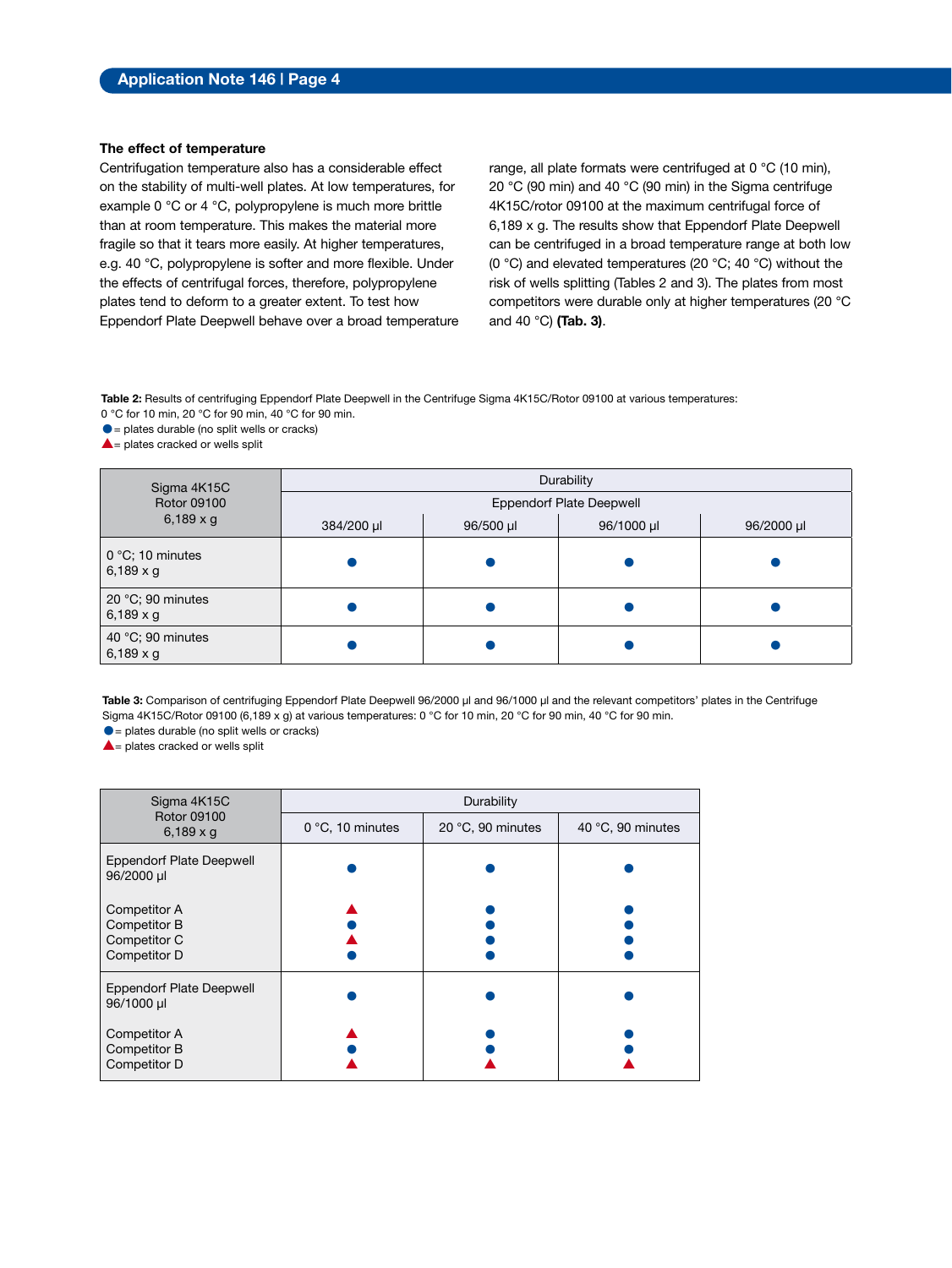#### **The effect of solvents**

Centrifugation steps in the presence of solvents are an integral component of many methods. For nucleic acid precipitation, for example, it has to be possible to centrifuge deepwell plates in the presence of 70 % ethanol at 4 °C and 6,000 x g without wells splitting or cracks forming. However, solvents can reduce the centrifugation stability of tubes and plates made of polypropylene. To test the durability of the Eppendorf Plate Deepwell in the presence of frequently used solvents, all plate formats were filled with 70 % ethanol or 100 % DMSO and centrifuged at 4 °C, 90 min in the Centrifuge Sigma 4K15C/Rotor 09100 at 6,185 x g. Under the selected conditions, all Eppendorf Plate Deepwell proved durable; no split wells or cracks were observed. Competitor D plates, on the other hand, did not withstand this load **(Fig. 2)**. Table 4 shows a comparison of Eppendorf Plate Deepwell with various competitors' plates with regard to durability.

#### **Eppendorf Plate Deepwell LoBind and Sterile**

The Protein LoBind and DNA LoBind plates behaved just the same as the Eppendorf Plate Standard quality in terms of durability and can be centrifuged up to 6,000 x g (data not shown). On the other hand, the tests on sterile plates had different results, as they proved stable to centrifugtion up to 5,000 x g (40 °C, 90 min) (Sigma 4K15C/Rotor 09100) (data not shown). Eppendorf Plate Deepwell are sterilized by irradiation. This makes the material more brittle than the standard material, and its centrifugation strength is consequently somewhat reduced.



**Fig. 2:** Fragmented competitor's plate following centrifugation with 70 % ethanol (4 °C, 90 min) at 6,189 x g in the Centrifuge Sigma 4K15C, Rotor 09100.

| Standard                            | $6,000 \times q$                     |
|-------------------------------------|--------------------------------------|
| Protein LoBind<br><b>DNA LoBind</b> | $6,000 \times g$<br>$6,000 \times g$ |
| <b>Sterile</b>                      | $5,000 \times g$                     |

**Stability to centrifugation of Eppendorf** 

 **Plate Deepwell**

Table 4: Results of centrifugation of a 70 % ethanol solution at 4 °C for 90 min in the Centrifuge Sigma 4K15C, Rotor 09100. Eppendorf Plate Deepwell 96/2000 µl and 96/1000 µl and corresponding deepwell plates from other suppliers were tested.  $\bullet$  = plates durable (no split wells or cracks)

 $\triangle$ = plates cracked or wells split

| Sigma 4K15 Rotor 09100<br>6,189 x g, 4 °C, 90 minutes, 70 % Ethanol | Durability |
|---------------------------------------------------------------------|------------|
| Eppendorf Plate Deepwell 96/2000 µl                                 |            |
| Competitor A<br>Competitor B<br>Competitor C<br>Competitor D        |            |
| Eppendorf Plate Deepwell 96/1000 µl                                 |            |
| Competitor A<br>Competitor B<br>Competitor D                        |            |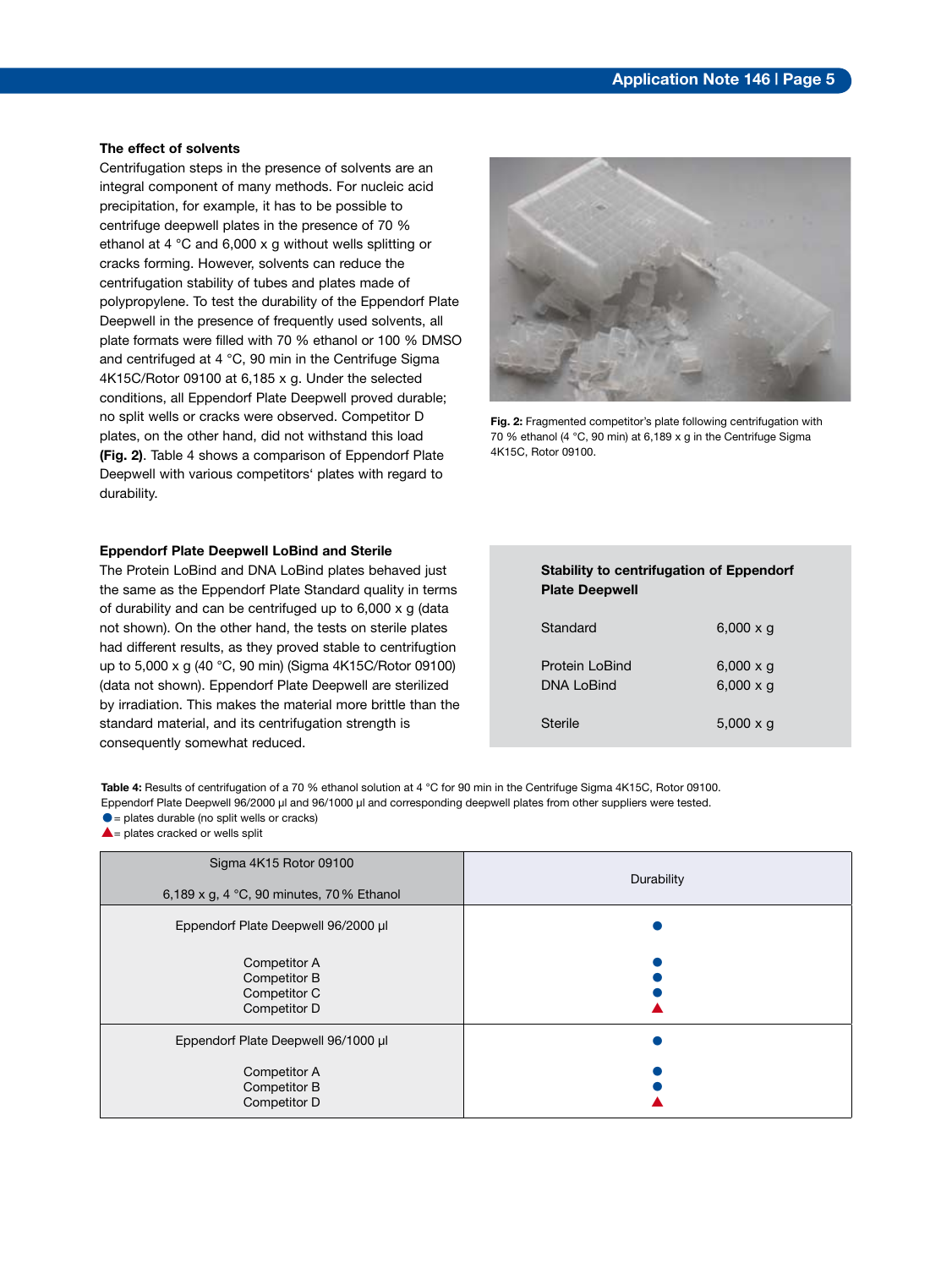#### **Ordering information**

#### **Eppendorf Plate Deepwell 384/200 µl\***

| <b>Name</b>      | Quality                                                   | Color** | Packaging                             | Order no.<br>international | Order no.<br><b>North America</b> |
|------------------|-----------------------------------------------------------|---------|---------------------------------------|----------------------------|-----------------------------------|
| Regular          | Standard                                                  | red     | 40 plates (5 bags of 8)               | 0030 521.129               | 951031046                         |
| package          | Sterile                                                   | red     | 40 plates (5 bags of 8)               | 0030 522.125               | 951031143                         |
|                  | <b>DNA LoBind</b><br>(also for RNA & other nucleic acids) | red     | 40 plates (5 bags of 8)               | 0030 523.121               | 951031241                         |
|                  | Protein LoBind                                            | red     | 40 plates (5 bags of 8)               | 0030 524.128               | 951031348                         |
| Large<br>package | Standard                                                  | red     | 120 plates (10 bags of 12)            | 0030 525.124               | 951031445                         |
|                  | Sterile                                                   | red     | 120 plates (10 bags of 12)            | 0030 526.120               | 951031542                         |
|                  | <b>DNA LoBind</b><br>(also for RNA & other nucleic acids) | red     | 120 plates $(10 \text{ bags of } 12)$ | 0030 527.127               | 951031640                         |
|                  | Protein LoBind                                            | red     | 120 plates (10 bags of 12)            | 0030 528.123               | 951031747                         |

### **Eppendorf Plate Deepwell 96/500 µl\***

| <b>Name</b>      | Quality                                                   | Color** | Packaging                  | Order no.<br>international | Order no.<br><b>North America</b> |
|------------------|-----------------------------------------------------------|---------|----------------------------|----------------------------|-----------------------------------|
| Regular          | Standard                                                  | red     | 40 plates (5 bags of 8)    | 0030 501.128               | 951031844                         |
| package          | Sterile                                                   | red     | 40 plates (5 bags of 8)    | 0030 502.124               | 951031941                         |
|                  | DNA LoBind<br>(also for RNA & other nucleic acids)        | red     | 40 plates (5 bags of 8)    | 0030 503.120               | 951032042                         |
|                  | Protein LoBind                                            | red     | 40 plates (5 bags of 8)    | 0030 504.127               | 951032140                         |
| Large<br>package | Standard                                                  | red     | 120 plates (10 bags of 12) | 0030 505.123               | 951032247                         |
|                  | Sterile                                                   | red     | 120 plates (10 bags of 12) | 0030 506.120               | 951032344                         |
|                  | <b>DNA LoBind</b><br>(also for RNA & other nucleic acids) | red     | 120 plates (10 bags of 12) | 0030 507.126               | 951032441                         |
|                  | Protein LoBind                                            | red     | 120 plates (10 bags of 12) | 0030 508.122               | 951032549                         |

\*All Deepwell plates are available with bar code upon request.

\*\*Available in five frame colors (white, yellow, red, green, blue).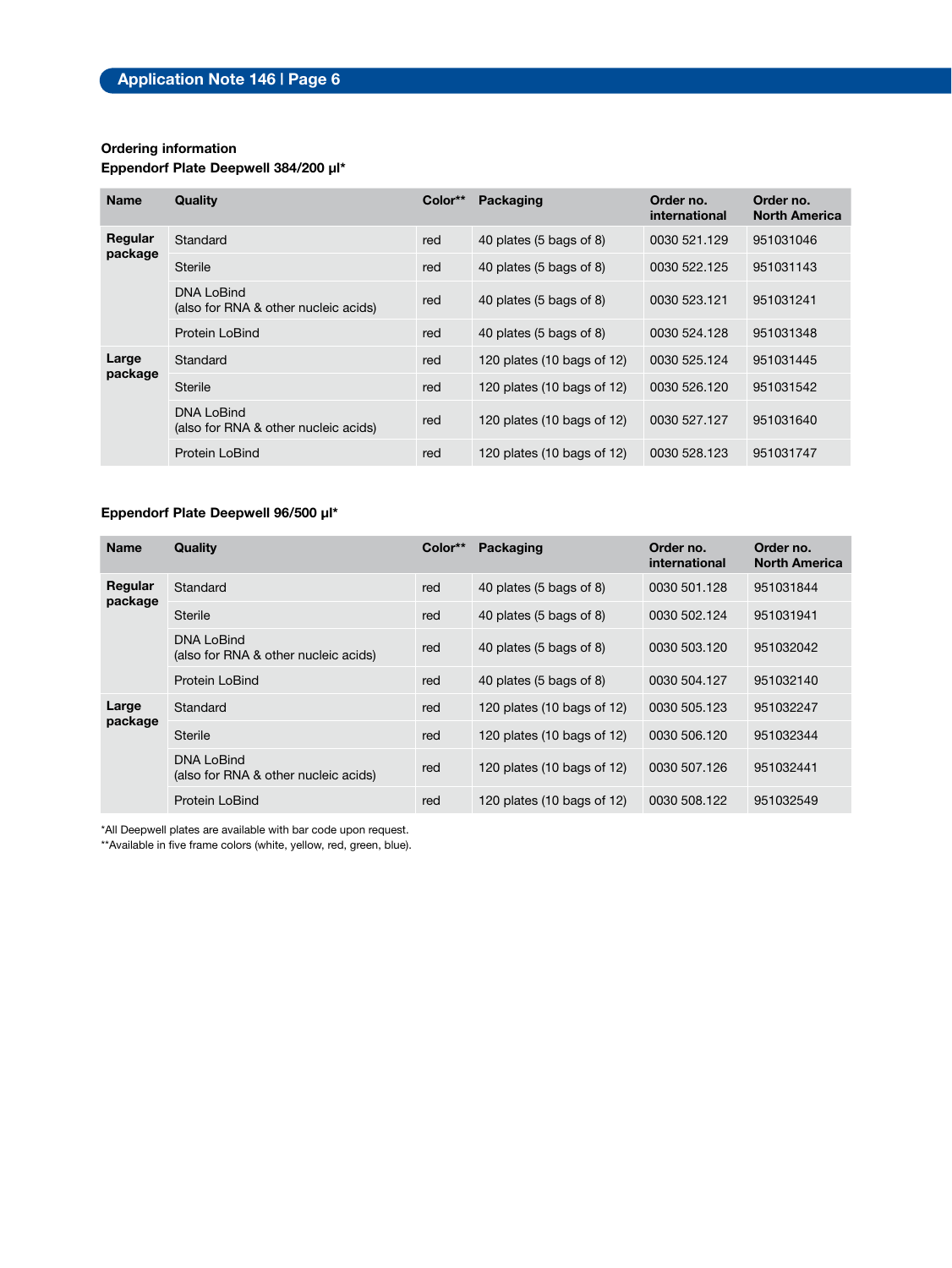#### **Ordering information**

#### **Eppendorf Plate Deepwell 96/1000 µl\***

| <b>Name</b>      | Quality                                                   | Color** | Packaging                | Order no.<br>international | Order no.<br><b>North America</b> |
|------------------|-----------------------------------------------------------|---------|--------------------------|----------------------------|-----------------------------------|
| Regular          | Standard                                                  | red     | 20 plates (5 bags of 4)  | 0030 501.225               | 951032646                         |
| package          | Sterile                                                   | red     | 20 plates (5 bags of 4)  | 0030 502.221               | 951032743                         |
|                  | <b>DNA LoBind</b><br>(also for RNA & other nucleic acids) | red     | 20 plates (5 bags of 4)  | 0030 503.228               | 951032841                         |
|                  | <b>Protein LoBind</b>                                     | red     | 20 plates (5 bags of 4)  | 0030 504 224               | 951032948                         |
| Large<br>package | Standard                                                  | red     | 80 plates (10 bags of 8) | 0030 505.220               | 951033049                         |
|                  | Sterile                                                   | red     | 80 plates (10 bags of 8) | 0030 506.227               | 951033146                         |
|                  | <b>DNA LoBind</b><br>(also for RNA & other nucleic acids) | red     | 80 plates (10 bags of 8) | 0030 507.223               | 951033243                         |
|                  | Protein LoBind                                            | red     | 80 plates (10 bags of 8) | 0030 508.220               | 951033341                         |

### **Eppendorf Plate Deepwell 96/2000 µl\***

| <b>Name</b>        | Quality  | Color** | Packaging                | Order no.<br>international | Order no.<br><b>North America</b> |
|--------------------|----------|---------|--------------------------|----------------------------|-----------------------------------|
| Regular<br>package | Standard | red     | 20 plates (5 bags of 4)  | 0030 501.322               | 951033448                         |
|                    | Sterile  | red     | 20 plates (5 bags of 4)  | 0030 502.329               | 951033545                         |
| Large<br>package   | Standard | red     | 80 plates (10 bags of 8) | 0030 505.328               | 951033642                         |
|                    | Sterile  | red     | 80 plates (10 bags of 8) | 0030 506.324               | 951033740                         |

\*All Deepwell plates are available with bar code upon request.

\*\*Available in five frame colors (white, yellow, red, green, blue).